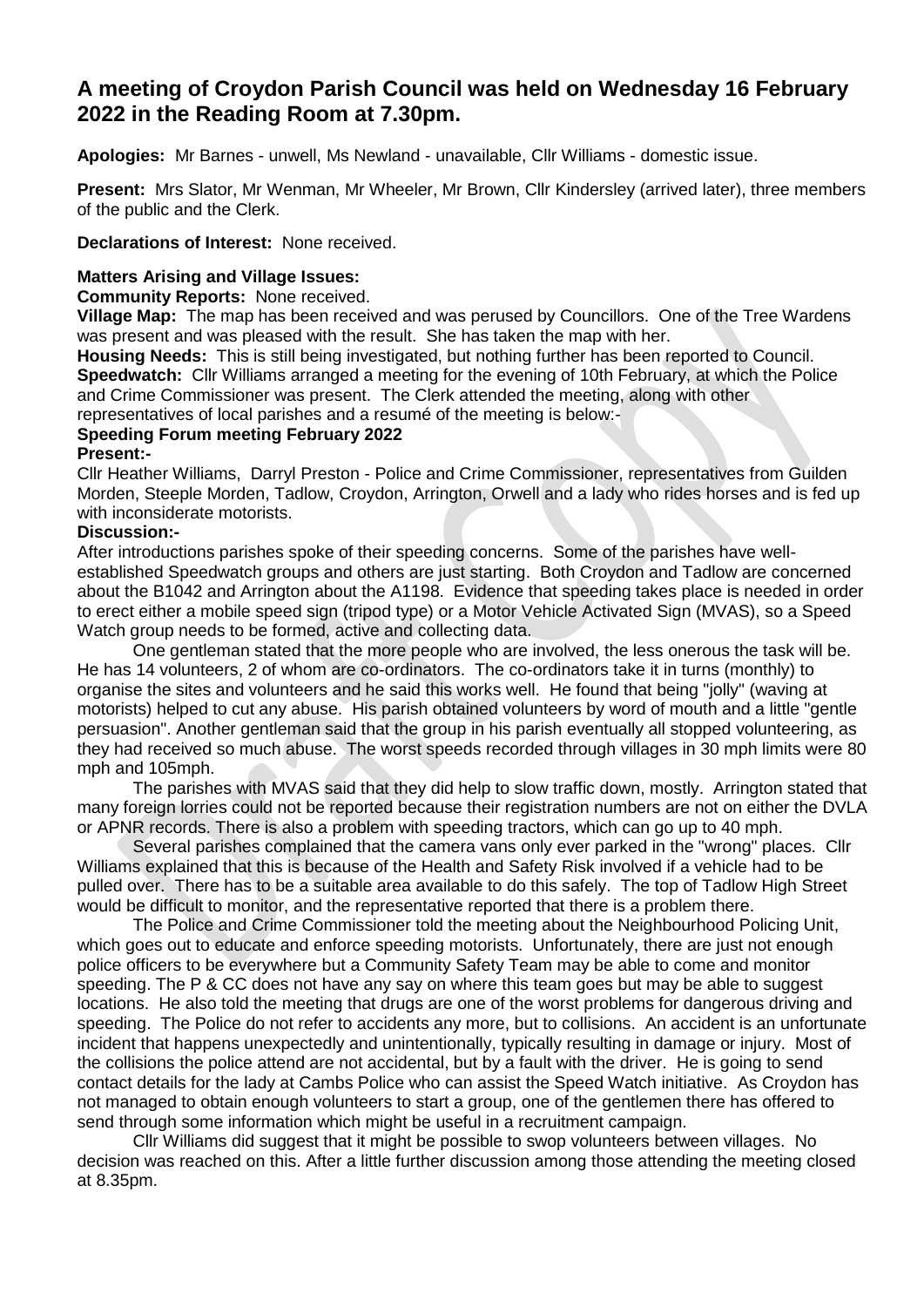Since the meeting, the Clerk has been out in touch with the gentleman who offered an "inspirational paragraph" to help with recruitment, and the horse riding lady has offered to help in any way she can. **Clopton Sign:** As nothing further has been heard, the Clerk was instructed to make contact with the parishioner who offered to make a new sign and discover how the replacement sign was progressing.

#### **District Councillor Williams report , verbal when giving her apologies to Council:-**

**Green Bins:** Although collections have restarted it is by no means certain that they will continue, as there are staffing problems and lorry breakdowns. If your bin is not collected, do not try to report it but take it in and put it out again on the next scheduled collection day.

**Budget:** Cllr Williams said that a budget meeting was due and she intends to send her written report following that meeting. The belated audit, which was due to be concluded and signed off at a meeting on 4th February has been deferred until 28th February.

**Licensing Hearing:** There is a committee meeting shortly, but Cllr Williams has not been informed that she needs to attend. As far as she knows, the committee is still to make a site visit.

## **Written report for the Mordens Ward from District Cllr Williams**

**2018/19 Accounts Audit:** An extra Audit and Corporate Governance committee meeting is being called for the 4<sup>th</sup> March due to further delays in the completion of the 2019 accounts audit. While assurances had been made that the audit would be completed by the end of February, it has become clear that this will not be the case and so the extra meeting has been called to understand why the District Council finds themselves facing further delays.

## **Addendum - 4 March 2022**

The extra meeting re the audit of accounts has been pulled. There have been further delays but the committee's request to hold a meeting to discuss these has been refused and so we will have to wait until the end of the month for a public meeting on the matter. I am conscious that at the time of writing my report a meeting was planned for today, and therefore thought it best to update parish councillors of the developments.

**2022/2023 Budget:** There are many things to welcome in the South Cambs District Council budget such as money towards environmental improvements. I supported money towards building more council houses, something I believe we desperately need more of. However, other areas I could not support, primarily the increase of Council Tax and increased external borrowing for the purpose of commercial investment.

With the current cost of living problems, I could not support increasing the council tax to the maximum legally allowed which is £5 for a Band D property (a £50 difference to the council tax paid four years ago). The budget included spending £200,000 on recarpeting the council building and £70,000 on redecoration which I thought could wait and would cover the majority of the money an increase would raise this year (£327,000 is the amount generated from this year's council tax increase). It was also revealed through the course of the meeting that over £500,000 has been used to pay staff to leave the council over the past four years via Early retirement settlements, gardening leaves and redundancies, if this was avoided then significant savings could be made. The District Council will also be putting up council tenants' rents by the legal maximum of 4.1%, which I did not support.

The council's budget is reliant on the investment strategy. We can see that the only real need for the council to borrow and get into debt is to make commercial investments, like buying offices to rent out. The district Council has had to scale back on its investment plans due to government changing the rules, local authorities are no longer allowed to borrow money from government purely for yield, but there must be additional benefits for communities. Below is a table that shows the authorised borrowing limits:

Councils' looking to bring in money from investments is not a principle that I disagree with entirely, but I don't believe we should be borrowing nearly £150m to do so in uncertain times especially when this risk

|                                                    | 2020/202<br>Limit<br>£000 | 2021/2022<br>Limit<br>£000 | 2022/2023<br>Limit<br>£000 | 2023/2024<br>Limit<br>£000 |
|----------------------------------------------------|---------------------------|----------------------------|----------------------------|----------------------------|
| Authorised limit - borrowing                       | 433,693                   | 479.142                    | 359,908                    | 394.468                    |
| Authorised limit - other long term liabilities     |                           |                            |                            |                            |
| Authorised limit - total external debt             | 433,693                   | 479,142                    | 359,908                    | 394,468                    |
| Operational boundary - borrowing                   | 428,693                   | 474.142                    | 354,908                    | 389.468                    |
| Operational boundary - other long term liabilities |                           |                            |                            |                            |
| Operational boundary - total external debt         | 428.693                   | 474.142                    | 354,908                    | 389,468                    |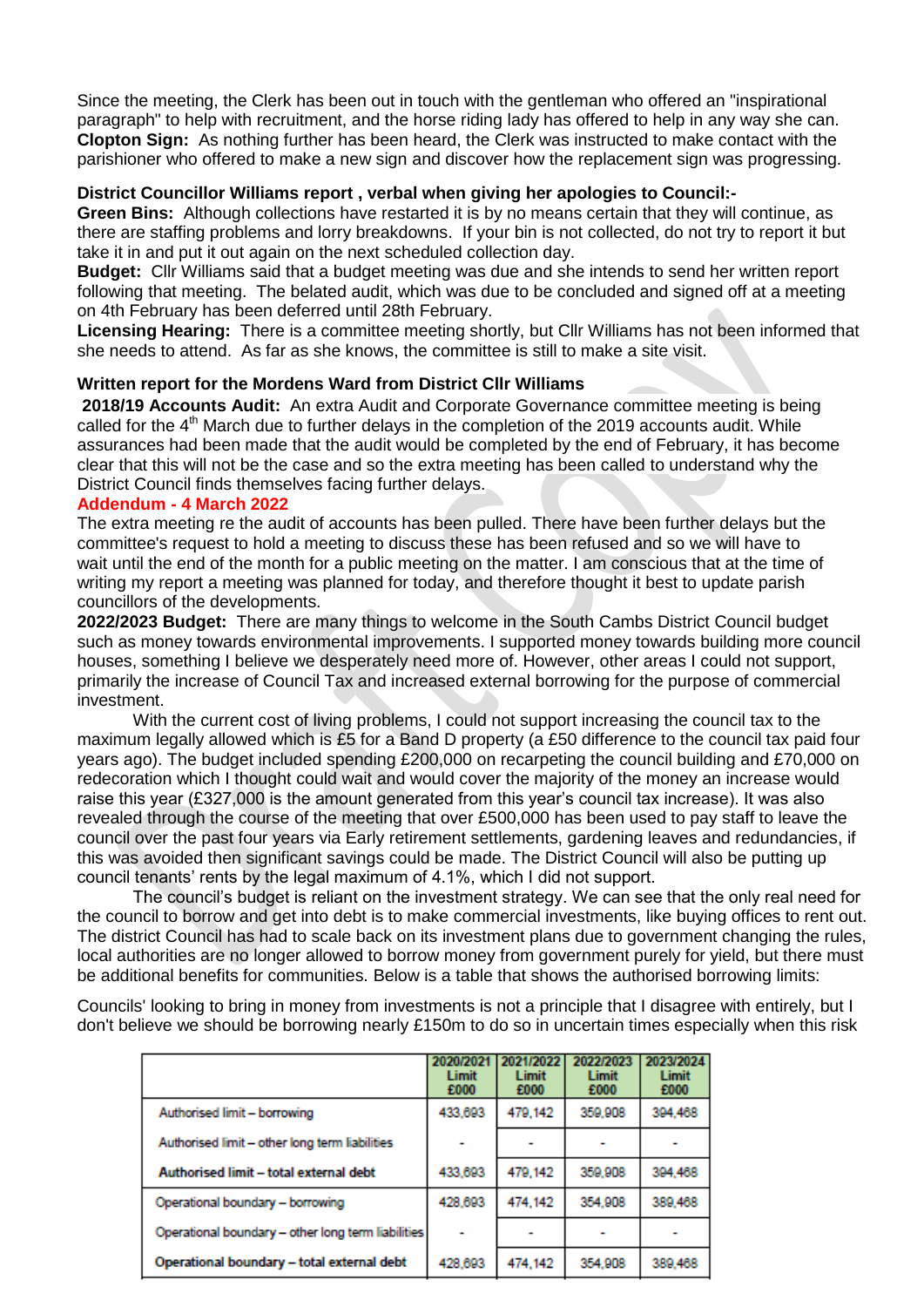could burden residents with further tax. I had proposed for an additional planning enforcement officer, many have felt for a long time now that the planning enforcement department needs additional resources, unfortunately this was voted against but we have been told that there is a review taking place as to how the department runs. I hope that once this review has taken place, more officers will be recruited.

There has been a significant increase in the planning budget, a department that saw a large cut of nearly a million pounds two years ago this means a net increase over the two years of around £2m. Many have pushed for more money for the planning department at every budget meeting so in the first instance were pleased to see this. However, some of this increase covers yet another review of the planning department and in many parts of the planning budget were words such as "an increase in recharges/overheads for 22-23" or "Estimate to 2022-23 is mainly attributable to higher Recharge/Overhead costs being attributed to the service", which means we are unclear as to whether this will equate to more officers aka 'new money' or the majority being simply reallocation from other budget areas. This is particularly important as we are aware that over £300,000 is at risk of being returned to developers for failing to deal with their applications on time.

To see the budget papers in full you can do so via the link below:

[https://scambs.moderngov.co.uk/documents/g9214/Public reports pack Tuesday 22-Feb-2022 14.00](https://scambs.moderngov.co.uk/documents/g9214/Public%20reports%20pack%20Tuesday%2022-Feb-2022%2014.00%20Council.pdf?T=10)  [Council.pdf?T=10](https://scambs.moderngov.co.uk/documents/g9214/Public%20reports%20pack%20Tuesday%2022-Feb-2022%2014.00%20Council.pdf?T=10)

**Electric Bin lorries:** Two further electric bin lorries should be arriving at the Waterbeach depot soon. This now takes the depot to its maximum electricity supply. A solar plant is now to be installed from part of the 'greening' budget proposals so that more electric bin lorries can be purchased in the future. **Green Bin collection:** There has been further interruptions to the Green Bin collections of late. The advice is for residents to please keep putting out your bins on the official days but bring them back in if not collected. Currently there is no facility to report a missed green bin on the website. Some residents, in particular those who pay annually for additional green bins, have asked if refunds will be available. I have asked about this and have had the response that this is not currently under consideration.

## Cllr Heather Williams - SCDC The Mordens Ward

Tel: 07885 774 775 Email: cllr.williamsh@scambs.gov.uk Twitter: @Cllr\_H\_Williams Facebook Page: Cllr Heather Williams Website: [www.cllrheatherwilliams.co.uk](http://www.cllrheatherwilliams.co.uk/)

## **Matters Arising and Village Issues (continued)**

**Additional Dog Bin:** The Focus Group held extensive discussions with Sarah Phillips from SCDC and presented their final recommendations to Council; a section of the report is copied below:-

## **Procurement recommendations for new combined-waste bins:**

The group recommends that the purchase of the two new bins (Locations 5 & 6 above) by the PC is done direct from Glasdon the supplier. Direct purchase would result in a substantial saving compared to the costs quoted by Sarah Phillips. (See Item c below for cost comparisons).

We recommend using a gravel bag to stabilise and weigh-down each of the new bins. This is the current arrangement at Location 3 above. This method is considerably cheaper than using mechanical fixings and a slab, and has the benefit of allowing the bins to be relocated in the future if the need arises. **Additional Signage recommendations:** 

We recommend that small signs are located on some of the footpath sign-posts/or in appropriate locations, to orient people to the nearest dog bin. The group has in mind three locations for these small bin direction signs - by the noticeboard, when leaving the footpath between Bedlam and South House, and when leaving the footpath by the Old Post Office. A working assumption is that these would be affixed to the posts of existing footpath signs though local agreement should be sought at the time. **Costs to the Parish Council:**

Replacement of existing "Picnic" bin Location 2, Clopton Close Sarah has agreed this could be supplied Free of Charge

Bin for Location 4 near footpath 19 - if the existing green bin by the defibrillator is repositioned to this location, this would be Free of Charge.

Supply of Topsy bins at locations 5 -Clopton Way footpath & Location 6 - Church Lane.

Extract of Glasdon basket /quote: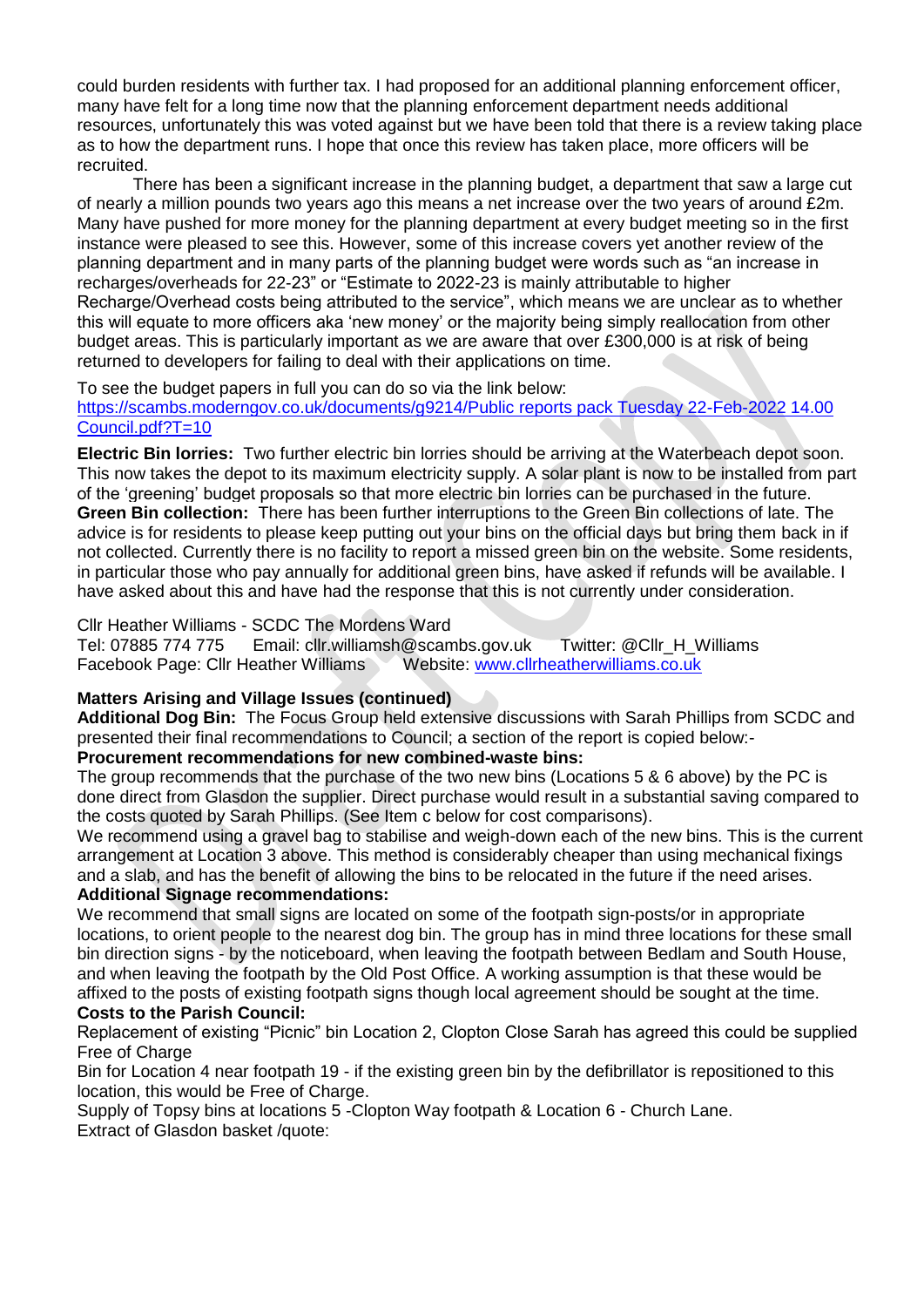# Basket - 2 items

| <b>Product Description</b>                                                                                                                 | Quantity                   | Price                | Total   |  |
|--------------------------------------------------------------------------------------------------------------------------------------------|----------------------------|----------------------|---------|--|
| Topsy 2000" Litter Bin (Colour: D Grn, Liner: Metal liner, Lock: Keyed lock, Graphics: Litter/Dog waste oval<br>sticker $-$ gold on clear) | $\overline{2}$<br>x remove | £177.38              | £354.76 |  |
| <b>4 Continue Shopping</b>                                                                                                                 |                            | <b>2</b> Recalculate |         |  |
| Currency is British Pound.                                                                                                                 |                            | Subtotal             | £354.76 |  |
| If you have a Promotional Code please enter it in the box below and click on the 'Apply' button.                                           | Delivery                   | £0.00                |         |  |
|                                                                                                                                            | Tax                        | £70.95               |         |  |
| <b>Apply</b>                                                                                                                               |                            | Total                | £425.71 |  |
|                                                                                                                                            |                            | <b>to</b> Checkout   |         |  |

Cost to supply £425 .71 inc. VAT for 2 bins + Cost of 2no. bags of gravel - approx. £10.00 Total cost for 2 Topsy bins therefore approx. £436.00 inc. VAT.

N.B. This is nearly half the price of purchasing and fitting through SCDC.

**Installation:** We recommend requesting (minimal) assistance from villagers to install the bins free of charge.

**Stickers** on Topsy Bins to clarify dual waste bins i.e also for dog waste: Free of Charge (order with the new bins and ask South Cambs to put on to their bins free of charge.)

Additional (small) Signage on footpath posts etc. to direct people to nearest dog bins - allow provisional sum of say £150. 00 inc. VAT.

**Emptying Costs:** We understand that the usual SCDC charge is £3 per bin per occasion. Sarah Phillips has confirmed that South Cambs would empty location 5 bin -Croydon Hill, free of charge as it would also serve the wider public.

**Note:** We believe South Cambs may charge for emptying location 6, but once the PC has agreed if they wish to have a bin at this location, we could check whether emptying could be free of charge as the bin is also serving the wider public.

We understand that all the bins are currently emptied weekly. We recommend reviewing this in the future, once new usage patterns are established, to see if reducing to fortnightly emptying would be sufficient and not cause any odour/fly nuisance.

It was also reported that the High Street sign at the Croydon Hill end is broken. Cllr Kindersley told the meeting the best contact, and the Clerk will report this.

Councillors discussed the proposals and Mrs Slator proposed that the offer from SCDC to replace the old bin in Clopton Close should be accepted. Seconded by Mr Wenman - all in favour. Council also approved the direct purchase of 2 Topsy bins (dark green) from Glasdon, for local labour to site. Signs are required to direct people to the bins and state that the bins can be used for both litter and dog waste. **Clopton Close lay-by and Defibrillator kiosk:** The lay-by is very silted at the low-lying end, so much so that weeds can grow there. Clerk approached Cllr Kindersley who said that it is CCC responsibility and on request, a man would come out to clean it up. There is no guarantee how long before this would happen, so if the village is able to do it he suggested that would be a quicker option. Thank you to one of the defibrillator volunteers who gave the kiosk a spring clean when required.

**Croydon Hill Closure:** Apparently the work has been extended by a week as one of the parts needed for the job is not there. The Road Closed sign is still there, but there are large holes in the road and it is not recommended that the route is attempted. Mr Wenman told the meeting that if an accident happened in a Road Closed section, then car insurance is not valid.

**Licensing Hearing:** The Clerk has not been informed of any committee meeting relating to Croydon. **Parish Council Elections:** Mrs Slator has prepared an information sheet to circulate to the village towards the end of February. This will be sent out on WhatsApp and the village E-News (Mailchimp) and a copy placed in the notice board. It might encourage some interest in standing for election or at least coming to the meetings.

**Queen's Platinum Jubilee:** A disappointing result to the village survey. Based on the number of households that receive the local digital communications, only 18 were returned, a 19% response. Of the 19% the most popular suggestion was the village picnic (14), the second choice the village sign (8) and the third choice the commemorative tree (7). Based on these results Council felt there is insufficient interest to organise anything formal, but is prepared to fund a commemorative tree and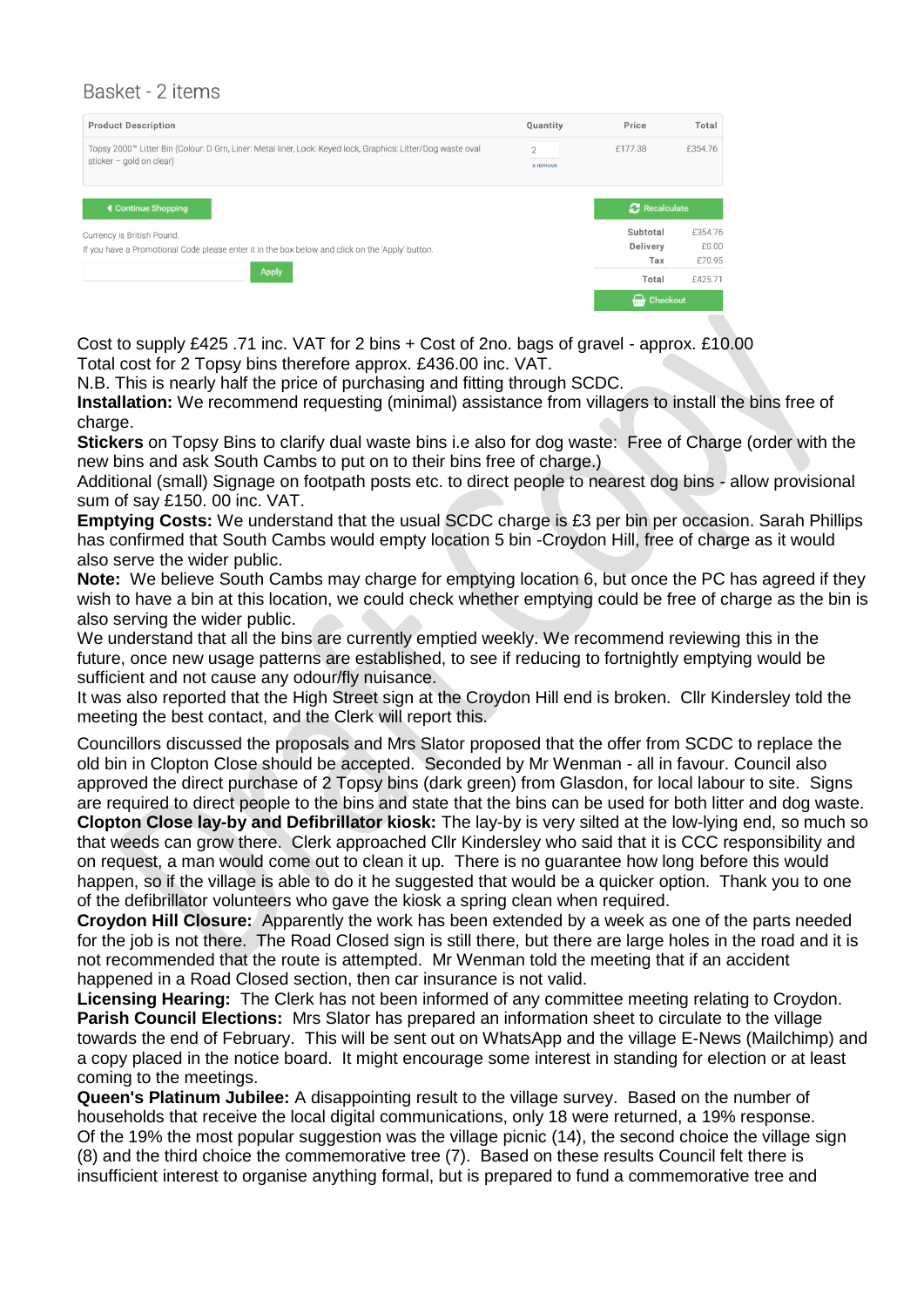plaque if a site can be found. It was suggested that the village might like to organise a smaller picnic event on the grass outside the Reading Room, where there is shelter if it rains and toilet facilities are available.

**Climate Change and SLCC workshop:** Mrs Slator recently attended a climate change training where it was suggested that all Parish Council should check their carbon footprint. Impact, the site which was recommended at the training, covers the carbon footprints of whole of the country. Mrs Slator checked Croydon's and felt the results were a little misleading, being higher than some villages with main roads running through them. Council cannot reduce its carbon footprint as it does not own property but the Reading Room might consider theirs, as can all families and businesses in the country. The SLCC workshop covered exactly the same areas as Mrs Slator's training so was not considered useful.

## **Correspondence:**

**Electoral Register:** No updates received.

**EW Rail Update:** There is speculation that this project may be dropped.

**Reading Room Wi-Fi:** The Chair of the Trustees had hoped to be in attendance, but was unexpectedly called away. She did leave the Council correspondence regarding wi-fi for the Reading Room and also requesting a grant towards funding for the alterations. Council considered the amount of financial support involved and will require far more information on both projects before a decision on any funding or a grant can be made. A letter will be prepared to send to all the Reading Room Trustees. **SCDC Jubilee Grants: "**SCDC would like to support communities in marking 'The Queen's Platinum Jubilee'. For this reason, the criteria for the Community Chest Grant scheme has been flexed on a temporary and one-off basis until 12 April to allow Parish Councils and community groups to make Jubilee-related applications of up to £700. Applications will then be assessed at the Grants Advisory Committee meetings in March and April to help parishes plan." The Parish Council does not have any projects requiring this grant.

**Shingay Road Closure:** The road outside the pumping station in Mill Lane will be closed from 7th - 9th March for the installation of a pressure monitoring point. Local diversions will be signposted.

**Recovery Room Frauds:** The Police are warning of Recovery Room Scams, which offer to reclaim money lost in various scam deals. These are probably offered by those who took your money in the first place and will result in the loss of more money. Do not be duped into using them.

**Planning Training:** Following feedback direct to the planning service and to Local District Councillors about the complexity of the planning process, the Greater Cambridge Shared Planning service would like to offer a Planning Training Session for Parish Councils, to be held via Zoom on the morning of Saturday 26<sup>th</sup> February 2022 from 9.30am - 12.30pm. If you are interested in attending, please contact the Clerk for details.

## **Subsequent Receipts:**

**What is Building Control?** An invitation to a series of on-lne awareness sessions running from February to May 2022. What is Building Control? Energy and Sustainability Awareness, and Fire Safety Awareness.

**Planning:** The weekly planning information was received by Council, and the application for Clopton Farm from July 2020 is still active. It was suggested by the planners that it was withdrawn and a new application submitted. A new application does not seem to have been made, and Clerk was instructed to contact Mary Collins about this.

## **County Cllr Kindersley gave a verbal report to the meeting:-**

**CCC Budget:** The budget is balanced and there is a 4.99% increase, due to substantial financial pressures. There is a fund available for the low paid - a one-off payment of £20-00.

**Household Support Fund**: A one-off payment that can be used for any purpose. Eligibility is for those earning less than £17,940 per year, or who are in receipt of certain benefits. The fund is open for on-line applications until 31st March.

**Food Hub at Gamlingay:** This is held in the Almhouse Chapel from 10.00am - 12 noon daily. A good range of provisions is available, and vans deliver every day. If you are in hardship, just go along and help yourself to anything you need.

**Fire Authority:** The Authority requires a 2% increase in Council Tax. The Fire Station in Papworth is being closed and all equipment and staff are being moved to the new station in Cambourne next to the Police station.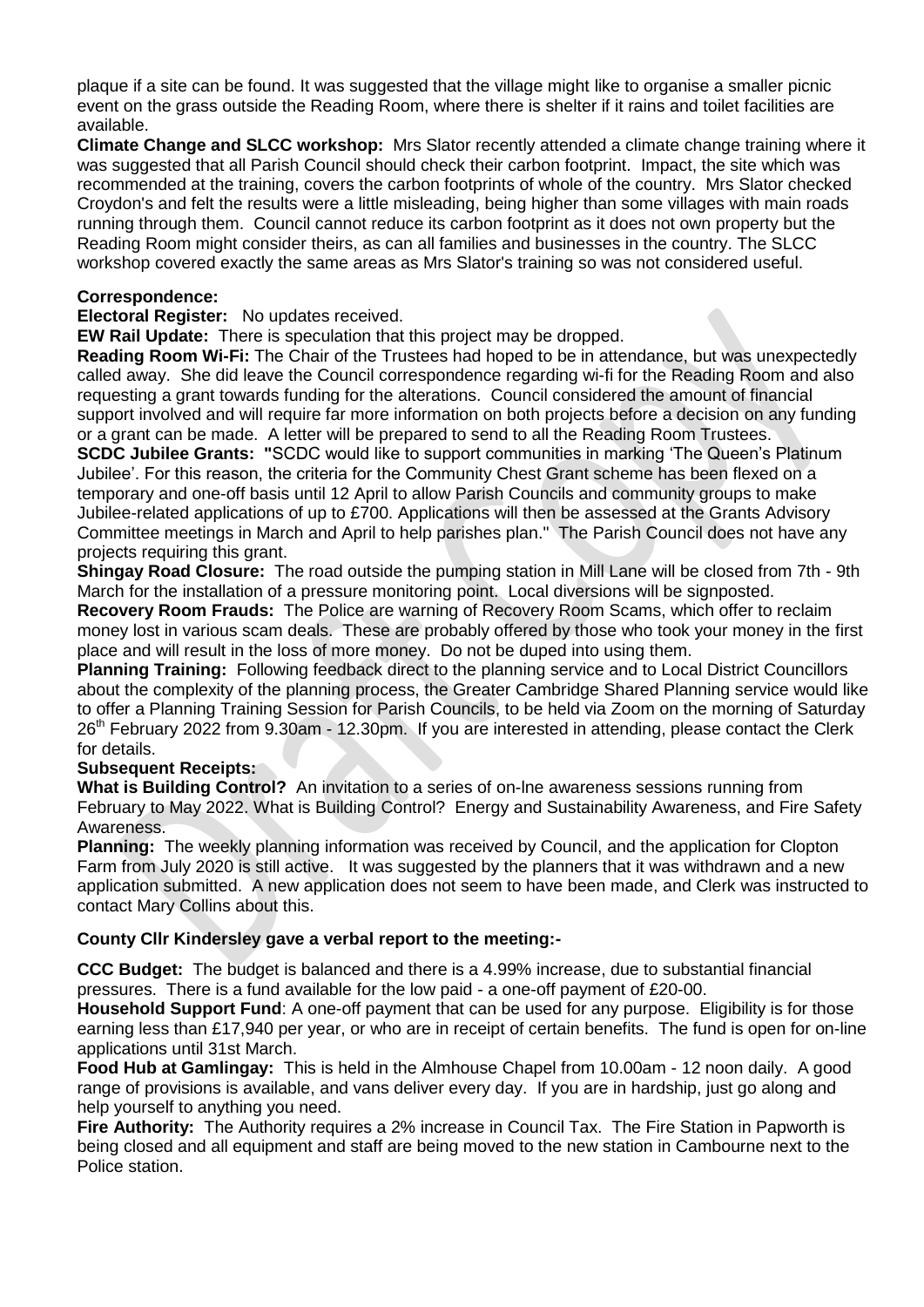**Croydon Hill:** This should have been finished by now. The road is intermittently open but the route is not safe due to large holes in the road, and very flimsy barriers.

High Street Sign: CCC contact name passed to Council to obtain a replacement sign.

**Croydon sign**: Apparently there has never been a Croydon sign on the approach road from Hatley. Cllr Kindersley informed the meeting the best contact and the Clerk will put in a request for both of the signs. **A1198 Flooding:** This will soon be resolved, when the road is excavated and the drainage improved.

As there were no questions for Cllr Kindersley the Chair thanked him for attending and he left the meeting.

#### **Written report from Cllr Kindersley:**

Gamlingay Division Councillors Report - SCDC & CCC - February 2021

The Gamlingay Division comprises the Parishes of Abington Pigotts, Arrington, Barrington, Croydon, Gamlingay, Guilden Morden, Litlington, Hatley, Orwell, Shingay-cum-Wendy, Steeple Morden, Tadlow & Wimpole. This report is /for all Division Parish Councils but please be aware that it will include items that may have little or no relevance to your particular Parish. Apologies in advance!

**Thakeham:** Local Parish Council representatives have been invited to attend a virtual meeting with the Head of Greater Cambridge Shared Planning, Stephen Kelly, in early February, for an update on the Local Plan and OxCam Arc in relation to Thakeham's 'Southwest Cambridge' affected villages.

Thanks to all who responded to the Greater Cambridge Local Plan First Proposals, which make it clear that Thakeham's vision for 25,000 homes in and around our villages is simply not compatible with the principles of sustainable development. Thakeham's only route is via top central government channels where power exists to override local democracy.

**Virtual decision-making for local councils – please listen, Government!:** The legal requirement for parish, district and county councils to meet in person for formal decision-making is having an adverse effect on many councils as they try to maintain public health safety during the continuing pandemic, with meetings cancelled or minimized in terms of people attending and business covered. The Local Government Association is lobbying government to reinstate provision for meeting virtually where councils feel the need to, but so far Central Government isn't changing its position.

Councillors at meetings must wear masks, keep socially distanced and make sure to have tested negative using lateral flow tests prior to attending.

This is the key time of the municipal year as budgets and precepts are being prepared by county, district and parish councils – but public participation is effectively discouraged due to the need to minimize numbers of people at present. While county and district councils live stream their meetings, parish councils are not set up to do so.

As this petition states, during the period earlier on in the pandemic when virtual meetings were legally permitted, public attendance and engagement shot up! https://www.change.org/p/uk-governmentand-parliament-for-councils-in-england-to-have-the-choice-to-meet-remotely

**Household Support Fund:** Reminder! This fund aims to help those struggling to pay for food, energy or other essential items this winter. Cambridgeshire County Council has been allocated £3.58 million as part of the Government's Household Support Fund to help people who need financial support.

The Household Support Fund itself is a new one-off grant, which is live until 31 March 2022. This usually provides £49 (for a family) or £29 (for an individual) to cover food or household energy costs, but more funding may be available for people who can demonstrate a higher need – for instance for higher costs of filling an oil tank or buying a new cooker. To be eligible for the Household Support Fund residents will need to earn less than £17,940 or receive any of the following: Income Support; Incomebased Job Seekers Allowance; Income-related Employment and Support Allowance; Pension Credit; Universal Credit; Working Tax Credit.

Details of how to access the scheme are available here:

<https://www.cambridgeshire.gov.uk/residents/coronavirus/household-support-fund>

**Health and social care reforms juggling act :** A major reorganization of health and social care is happening now, with legislation in the process of passing through Parliament. This sounds heavy! Is it important? We think it impacts on us all.

The reforms include raising money through the National Insurance contributions that working people pay; widening eligibility for County-funded social care from about 4% of the population now to an estimated 14%, in Cambridgeshire (which must be paid for of course); and requiring the local NHS (our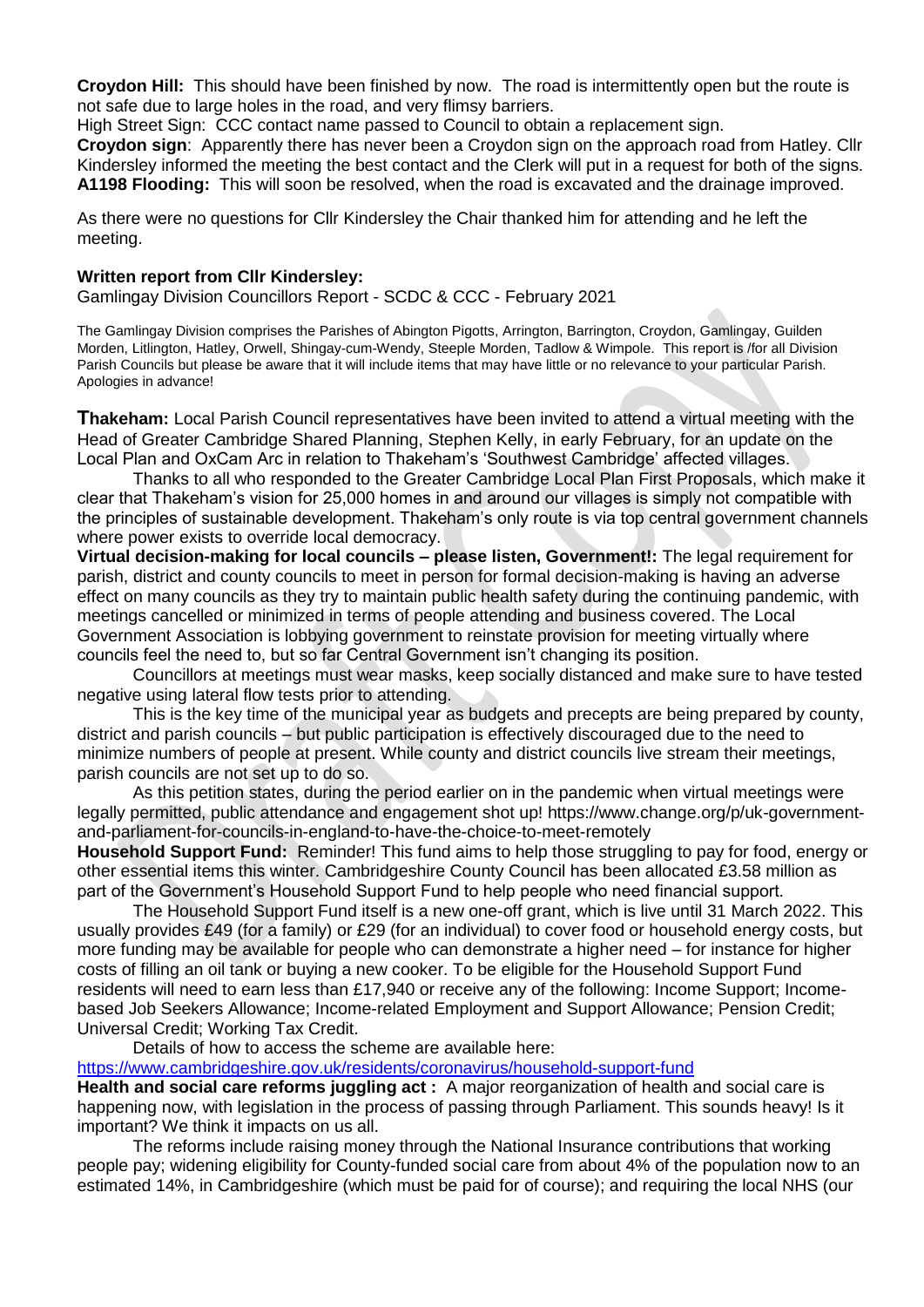local GPSs, hospitals, etc) and the Local Public Health and Social Care Authority (Cambridgeshire County Council) to collaborate and integrate, and think at a 'neighbourhood' level. Prevention is a constant theme – how can we live better and avoid getting sick in the first place? How can we give children - from birth - the best chance of a healthy life? What more can local communities be doing to play a part?

Some of the principles seem overwhelmingly positive but other aspects of the reforms are daunting. These are huge bureaucracies and whatever new money is raised will be directed first to the enormous Covid-induced waiting lists. That will take time to work through.

Nevertheless, from July this year it will be a legal requirement for 'Integrated Care Systems' to be up and running with the basics in place. This means that all of these organisations, already working to deliver vaccinations, tackle waiting lists and attract new staff to a depleting workforce, also need to find time to reflect and prepare for new obligations under the Health and Care Bill.

Given that this new legal requirement involves local government, we've been learning fast and furiously. Our colleague Susan van de Ven is chairing the 'Cambridgeshire Health and Wellbeing Board' where the NHS and Local Authorities formally come together. If you'd like to know a little bit more, or if you can teach us a thing or two through your own experience and expertise, please join us for a Zoom coffee and chat on March 9th, 6-7PM – just let us know your contact details and we'll send you the link.

This is particularly important for residents of Gamlingay, Hatley and the Mordens. Our GP services are based out-of-county and as such a great deal of our casework over the years has been about a complete failure to communicate and a lack of integration across county borders. We have raised this with the Director of Public Health and formally requested it be taken into consideration during the development of this new plan.

**20's Plenty:** Progress on introducing new 20mph speed limits to improve transport safety in Cambridgeshire will be discussed at an upcoming meeting when Members of the Highways and Transport Committee will examine how the council is looking to establish a new process for the implementation of 20mph schemes. This would allow third parties – such as Parish Councils - to make an application for a 20mph limit in their chosen area, with a number of schemes then progressing following a period of assessment and prioritisation.

There are two types of 20mph schemes which can introduced by the council – 20mph limits and 20mph zones. A 20mph limit typically covers individual or a small numbers of streets and requires signs only, while 20mph zones typically cover larger areas and require both signs and markings.

The former are more cost effective, but the latter have been found to have a greater impact in reducing speed limits, especially when accompanied by traffic calming measures. It is anticipated that details outlining how applications for 20mph schemes will be prioritised, once submitted, will be brought to a committee meeting later this year.

**Barrington - All Saint's Gardens:** Thanks to officers at South Cambs and to Redrow who between them have given the go ahead for up to 10 occupations at All Saint's Gardens despite the various legal processes being not quite complete – a great relief to at least two families who can now put their children into the school, book the removals vans and so on!

**Cambridgeshire County Council Budget:** The Joint Administration is to consider a 4.99% rise in order to close the authority's £16m budget gap this year. Next year's funding gap is likely to be even worse. 4.99% would mean an extra charge of £1.04 per week for a Band B, and £1.19 for a Band C household. More than half of all homes in Cambridgeshire are in these two bands. Local government experts who visited in summer highlighted that historic decisions not to raise council tax in previous years had led to significant ongoing lost income to support services. The council is also proposing to set up and spend a £14m fund over the next five years to tackle inequality, improve lives and care for the environment.

The council consulted residents at the end of last year about spending priorities. It visited a representative sample of residents at home and launched an online survey.

In its first year, if agreed, the Just Transition fund will fund schemes that increase flood prevention in the county, continuing a recent rapid increase in gully clearing. It will also work towards tackling climate change; widen opportunities for children with special educational needs and disabilities; increase independent living services and expand direct payments and individual service funds – where adults assessed as needing support can choose and manage their own care services; and Expand the 'Care Together' programme, providing care services close to where people live.

**Fire Authority Budget:** Cambridgeshire and Peterborough Fire Authority is asking residents to have their say on proposals to increase the fire service's share of council tax for 2022/23. The Service is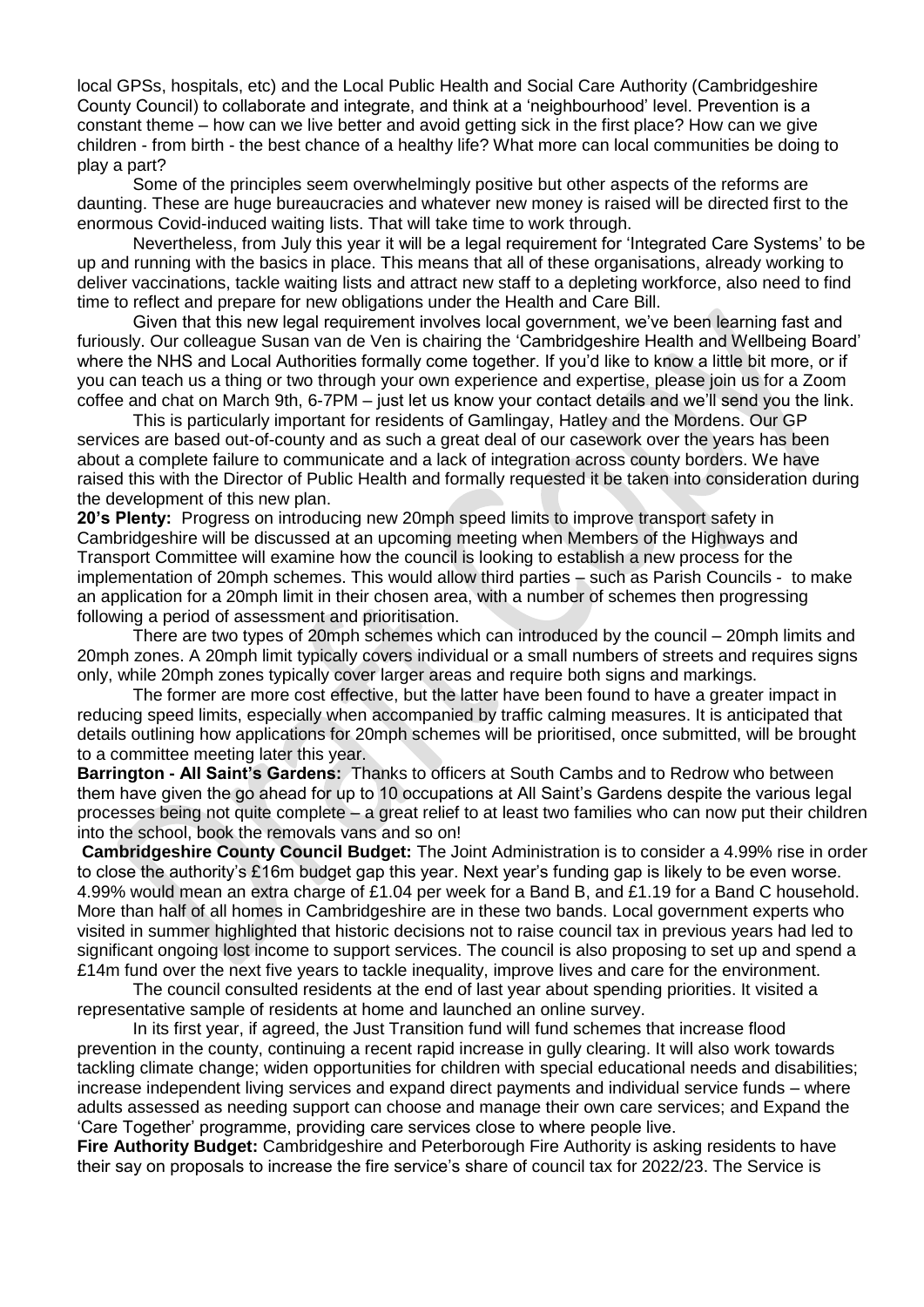looking for a below inflation increase of £1.44 (around 2%) for the year, making the total contribution for the year £74.97 for a resident living in a Band D property.

Following the financial settlement confirmed by the government at the end of December 2021, which confirmed the level of funding for the next year, the Service has reviewed its financial position, making savings where possible, and has considered what it needs to maintain its valued services to the public. The service has an excellent track record of finding savings from within the organisation. However, after many years of doing this, it becomes increasingly challenging without damaging service levels. This year like everyone there is considerable pressure from inflation, increased energy and fuel prices and cost of living increases. However, with savings we can keep the council tax rise to a minimum – only £1.44 for the year for most residents.

**Mobile Library:** CCC operates Mobile Library Vans which are free to join and use. Each Mobile Library vehicle carries up to 3,000 items of stock including fiction, non fiction, large print, books on CD & cassette and books for children of all ages. You can request books/cassettes/CDs/DVDs and they have access to all the books in Cambridgeshire Libraries. You can also request books online to collect from the mobile Library on our next visit.

Any books borrowed from the Mobile Library can be returned to any other Cambridgeshire Library and you can return books from other libraries to us, so no need to worry about missing your due date.You can renew and order books online and all vehicles have a lift for wheelchair users or those who find stairs difficult. You can also find free Hearing Aid batteries, sell stamps and reading glasses. You can view stops at [https://www.cambridgeshire.gov.uk/residents/libraries-leisure](https://www.cambridgeshire.gov.uk/residents/libraries-leisure-culture/libraries/mobiles/find-a-mobile-library-stop)[culture/libraries/mobiles/find-a-mobile-library-stop](https://www.cambridgeshire.gov.uk/residents/libraries-leisure-culture/libraries/mobiles/find-a-mobile-library-stop)

**Road Closures: T**his is advance warning that New Road Guilden Morden will be closed for a week starting February 28th for power works to be undertaken. The alternative signed route will be Trap Road/North Brook End and vice versa. The closure is for a small section but the whole of New Road/Flecks Lane to the Diggings junction will be access only. Cambs Highways and Milestone are due to start on Monday 28th February 2022, with the works being completed by Friday 11 March 2022 which will mean that from 28th February to 4th March the road between Flecks Lane, Shingay and South Farm will be closed and then on 7th & 8th March – again closed between South Farm and The Shingay Road, Abington Piggotts for road rebuilding (fingers crossed).

## **Civil Parking Enforcement**

By the time you read this South Cambs DC will have written to the County Council to ask them to submit an application to the Department of Transport asking them to approve Civil Parking Enforcement for all of South Cambs. The police will no longer be responsible for enforcing illegal parking but instead Enforcement Officers employed by the County Council will be. The plan is to have two officers active full time moving between the villages and issuing parking fines to people who park where they should not. The agreement of the Greater Cambridge Partnership to underwrite the first five years costs has made it possible which is extremely good news. The less good news is that the wheels of government move slowly so we don't expect it to be implemented until 2023.

**Cinques Rd and the Cinques Flooding:** The lack of a storm drain in Cinques Rd is a long standing problem which there currently appears to be no answer to. Sebastian and Bridget continue to lobby the County Council to sort out this anomaly which will undoubtedly continue to cause problems as the impact of climate change increases the number of major weather events.

**Footpath 10:** Bridget and Sebastian have been talking fairly relentlessly to the County Council to encourage the opening of Footpath 10 as soon as possible. Bridget has emailed the acting CEO to ask when enforcement action will be taken as the footpath is now closed illegally.

**Speeding in Cinques Rd:** Having spoken recently to people living in Cinques Rd about an increase in speeding vehicles Bridget has asked the parish council if they could locate the speed camera there for a period. Our thanks to them for doing this so promptly.

**Green Bins:** The green bin collection was briefly suspended because so many of the staff were either off ill with Covid or having to isolate. We are pleased to say that it got going again exactly when we hoped it would.

**May Elections:** South Cambridgeshire District Council will be holding elections for the whole district on 5th May. If you would like a postal vote you can go on to the council's website to download a simple form. Likewise if you need a proxy vote, or indeed if you are not on the Electoral Register - all the forms are there.

**Water Resources East:** WRE is a consortium of all our local water companies and other bodies concerned with water - including the councils . Their job is to oversee and lead on the coordination of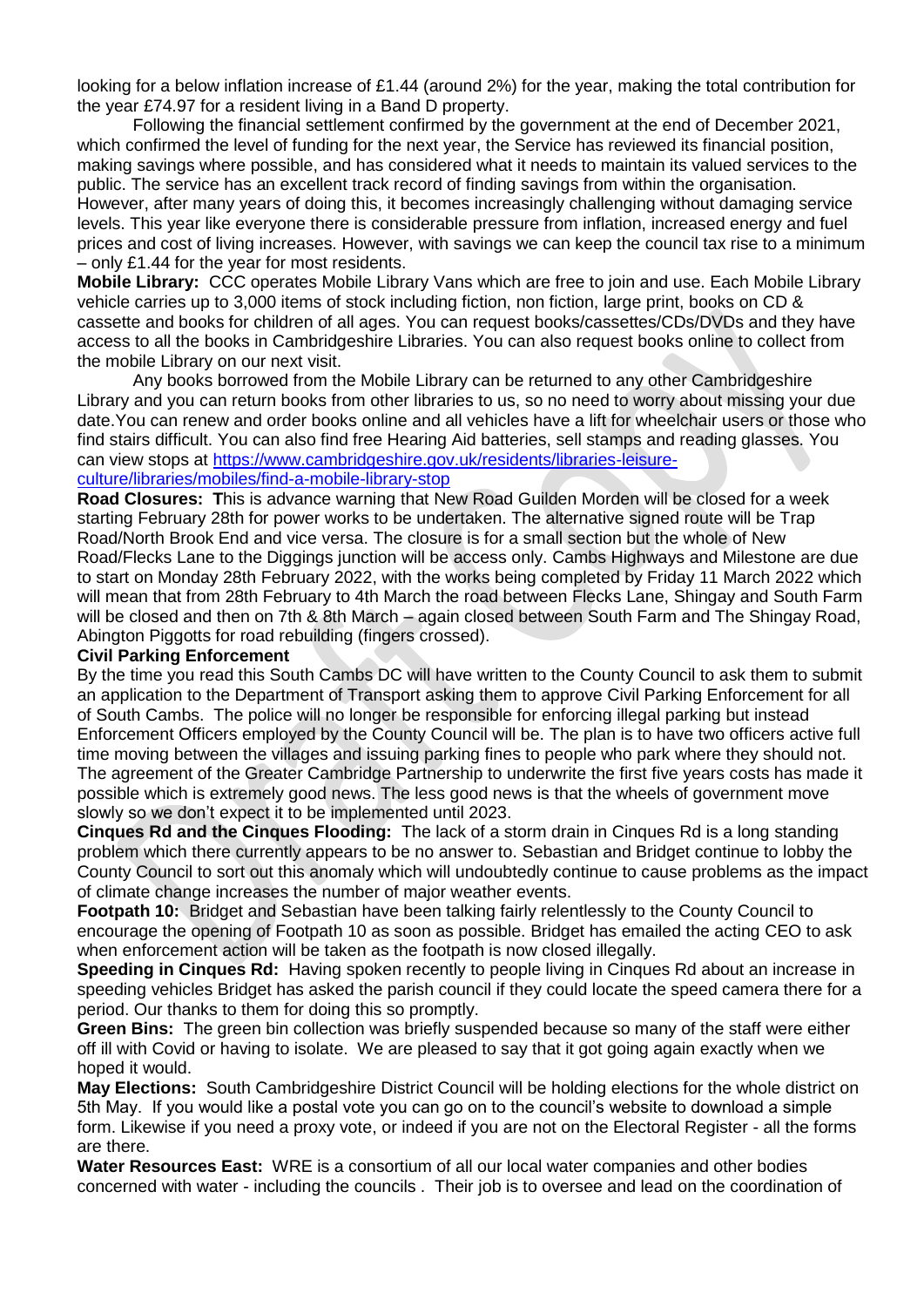regional efforts and the production of a regional plan for water which may include the import of water and the development of new reservoirs. WRE has just published its very significant report and has opened a consultation on it. You can find out more here: https://wre.org.uk/wp-content/uploads/2022/01/WRE-Emerging-Plan.pdf

**Biodiversity:** South Cambridgeshire DC has now approved its Biodiversity Supplementary Planning Document. This is a very significant statutory document that means that any new houses or businesses built in the district will have to demonstrate that they are enhancing biodiversity and not damaging it. The Council's biodiversity target is an ambitious 20%.

**More grants for Business:** Covid continues to damage many businesses especially those in the hospitality sector. South Cambridgeshire businesses can now apply for the latest COVID Government support grants via the District Council. The first is the Omicron Hospitality and Leisure Grant (OHLG). The second is further funding available via the Additional Restrictions Grant (ARG). Full eligibility criteria, and online application forms, can be found on South Cambridgeshire District Council's website at www.scambs.gov.uk/business/grants-and-funding . The OHLG is targeted at businesses within the hospitality and leisure sector which were trading as registered Business Rates payers in South Cambridgeshire on 30 December 2021. These businesses could be eligible for a one-off payment because the rise of the Omicron variant led to severe impacts on their industry. Grants of up to £6,000 are available, depending on the rateable value of each business. Businesses in hospitality, leisure and tourism accommodation sectors, who offer in-person services (like food and drink, experiences and lodging for holiday purposes) are being encouraged to check the full OHLG) – initial fund allocation £1.428m (90% of total allocation). At the time of writing around 150 applications for the 2 funding streams had been received.

**More Grants for Communities:** South Cambs DC Community Chest Grants have increased their maximum award from £1500 to £2000. Community Chest grants will be extended temporarily to allow parish councils and community groups to bid for money to help them run events to celebrate the Queen's Jubilee. All details are available on the Council's website.

**Local Plan:** The First Proposals consultation for the joint South Cambs, Cambridge City Local Plan 2020-2041 concluded in December 2021.

The First Proposals were very much shaped by the feedback the councils received from the First Conversation consultation in 2020. This clearly indicated that addressing climate change was the top priority, so climate change, net zero and doubling biodiversity was put at the heart of the emerging plan. The councils commissioned ground-breaking carbon-modelling work which has enabled them to understand how the plan can create effective policies to minimise climate impacts whilst addressing the growth needs of the city and district.

Government requires the councils to objectively assess the jobs and housing needs of the region, requiring local plans to help create conditions in which businesses can invest, expand and adapt. Providing jobs near to residents to reduce the need to travel was a key issue for many people. Evidence shows transport is the main source of carbon generation, and so locations with access to existing and committed key sustainable transport infrastructure and opportunities for cycling and walking were prioritised.

The councils also aim to make best use of previously allocated, safeguarded and brownfield land. The adopted 2018 Local Plans, which determine the current growth in the pipeline up to 2031, identify a number of large sites for development, such as Northstowe, a new village at Waterbeach, Cambourne West and Bourn Airfield, and others on the edge of Cambridge such as Marleigh, Darwin Green and Eddington which will continue to build out during and beyond the new plan period.

This means that together with other smaller village sites in 2018 local plans and those windfall sites with permissions since adoption, three quarters of the development required to meet the identified need in the Greater Cambridge Local Plan has already been identified. The balance, including a 10% buffer, to find for the new joint local plan for the period 2020 to 2041 is 11,640 homes of which 40% will be affordable.

Preserving the precious character of villages is extremely important to residents, so the emphasis has been move firmly away from unsustainable locations in rural villages. Only 4% of the proposed new homes in the First Proposals are in better served rural villages, while the bulk will be at two safeguarded sites at Cambridge Airport and North-East Cambridge on the edge of Cambridge and a new extension to Cambourne.

If COP26 has taught us anything, it is that we must be bold and act now to deal with climate crisis. That is why to address concerns on biodiversity, and achieve the vision of doubling nature, the